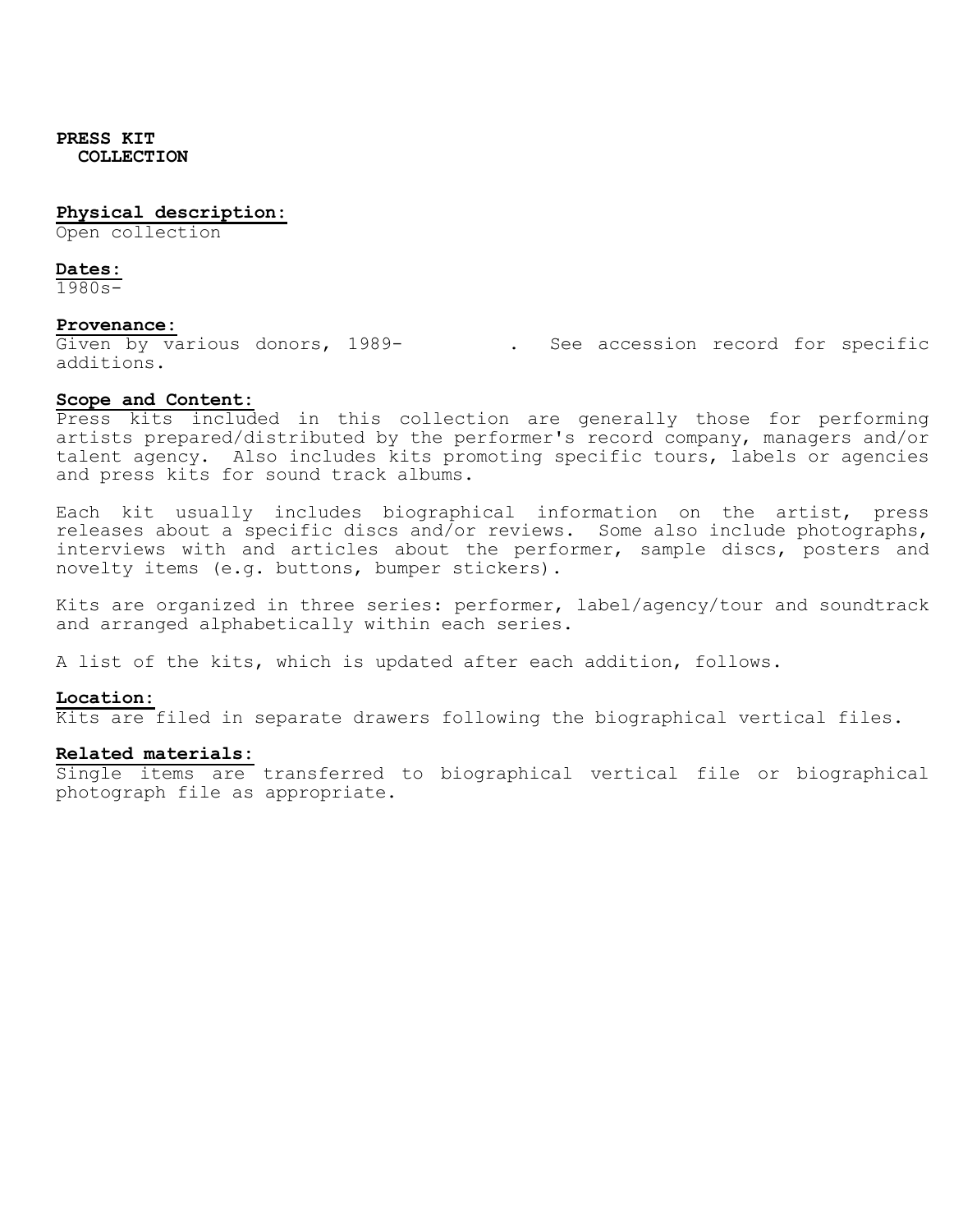## **Performer series:**

7A3 .38 Special A-ha Aerosmith Animotion Anthony and the Camp Aterberry, Trent, Atlantic Starr Austin, Patti B-52s Ball, Marcia Bambi Slam Bandana Bare, Bobby Barnes, Jimmy Beleza Tropical Benoit, David Big Country Bigstorm Billy Montana and the Long Horns Black 'n Blue Black, Clint Blackwood, R.W. & Donna Blue Murder Bo Deans Book of Love Brannon, Kippi Brown, Jim Ed Budd, Harold Campbell, Archive Canyon Cash, Roseanne Charlie Daniels Band Cher Clark, Roy Clay, Andrew Dice Clower, Jerry Club Nouveau Conlee, John Costello, Elvis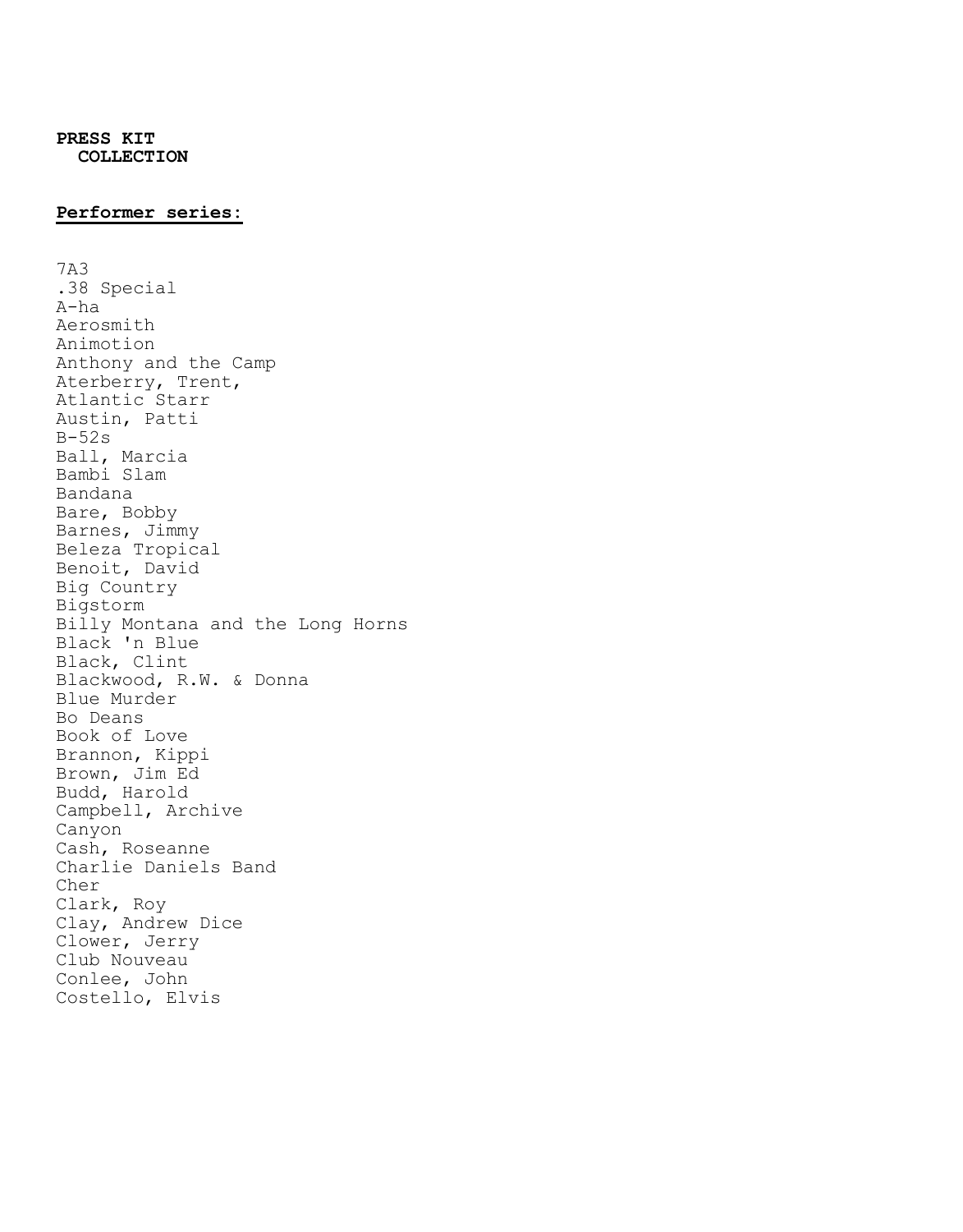#### **Performer series:**

Crenshaw, Marshall Crossfire Cruise, Julee Dad Dale Dalton, Lacy J. Danzig Davis, Miles Daye, Cory Depeche Mode Diana Dillon, Dean Dorsey, Gail Ann Dottsy Dr. John Edie Bricknell and the New Bohemians Ella Mental Enya Erasure Everette, Leon F Machine Falco Fargo, Donna Fender, Freddy Fibber McGee Figures on a Beachg Finley, Jerry Fleetwood Mac Flores, Rosie Forbert, Steve Ford, Robben Forrester Sisters Fricke, Janie Gabriel, Peter Garrett, Siedah Gasparyan, Djivan Gatlin, Larry Gayle, Crystal Gilley, Mickey Goffin, Louise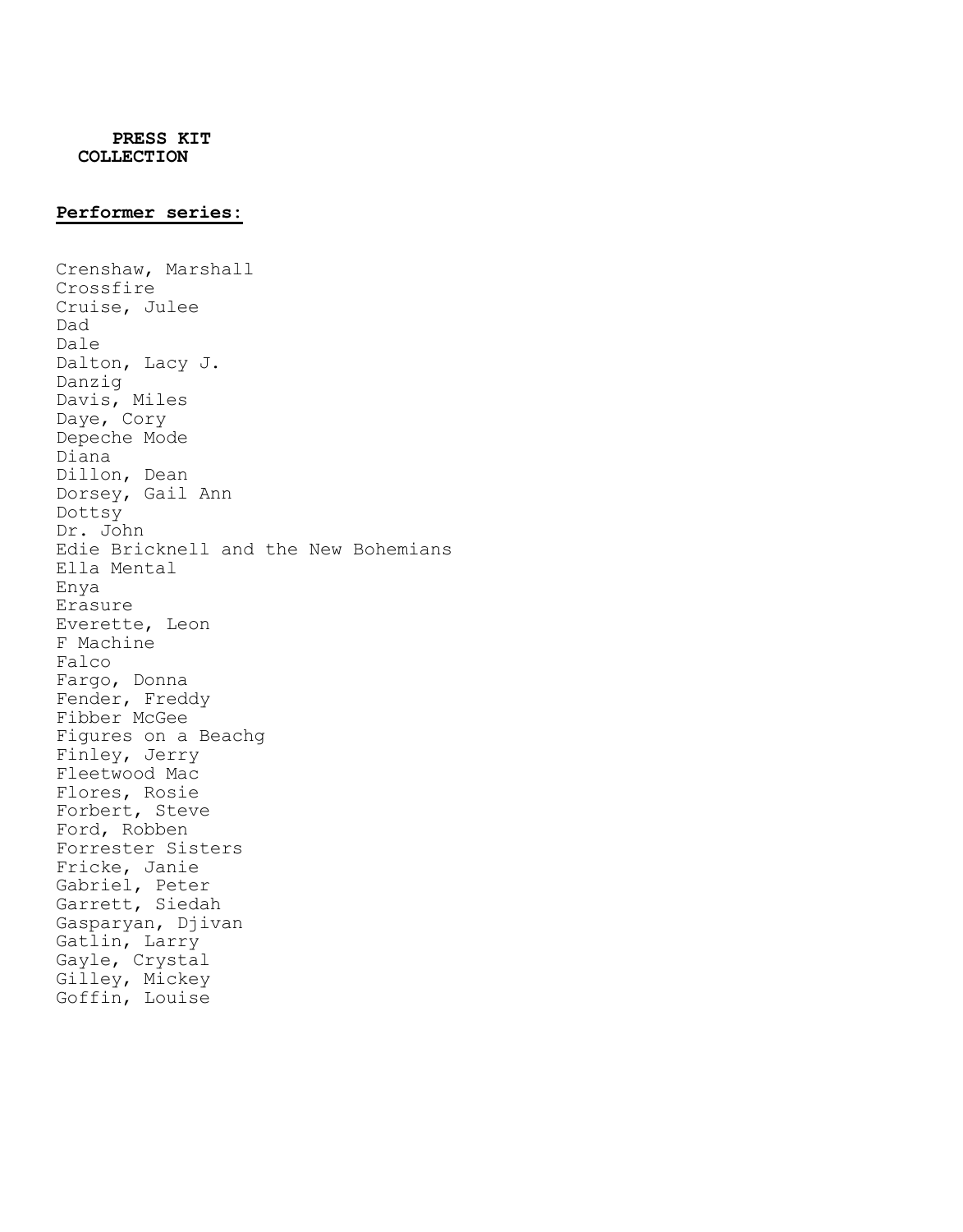#### **Performer series:**

Golden, William Lee Good Question Grace Pool Gregory, Terry Gutherie, Gwen Hall, Jennifer Hall, Tom T. Harris, Emmy Lou Head East Henley, Don Highfill, George Highway 101 Honeymoon Suite Horn, Jim (A) House Hubbard, Ray Wylie Hugh Largo Illsley, John Ingram, James Isaak, Chris Isley Brothers James James, Rick Jarreau, Al Jennings, Waylon Jesus and Mary Chain Joy Division Junkyard Kane, Kieran Keene, Tommy Kendalls Keys Khan, Chaka Kilger, John King, Dee Dee King, Don Kinison, Sam Kool J. Rap and D.J. Polo L.T.D. Lang, k.d.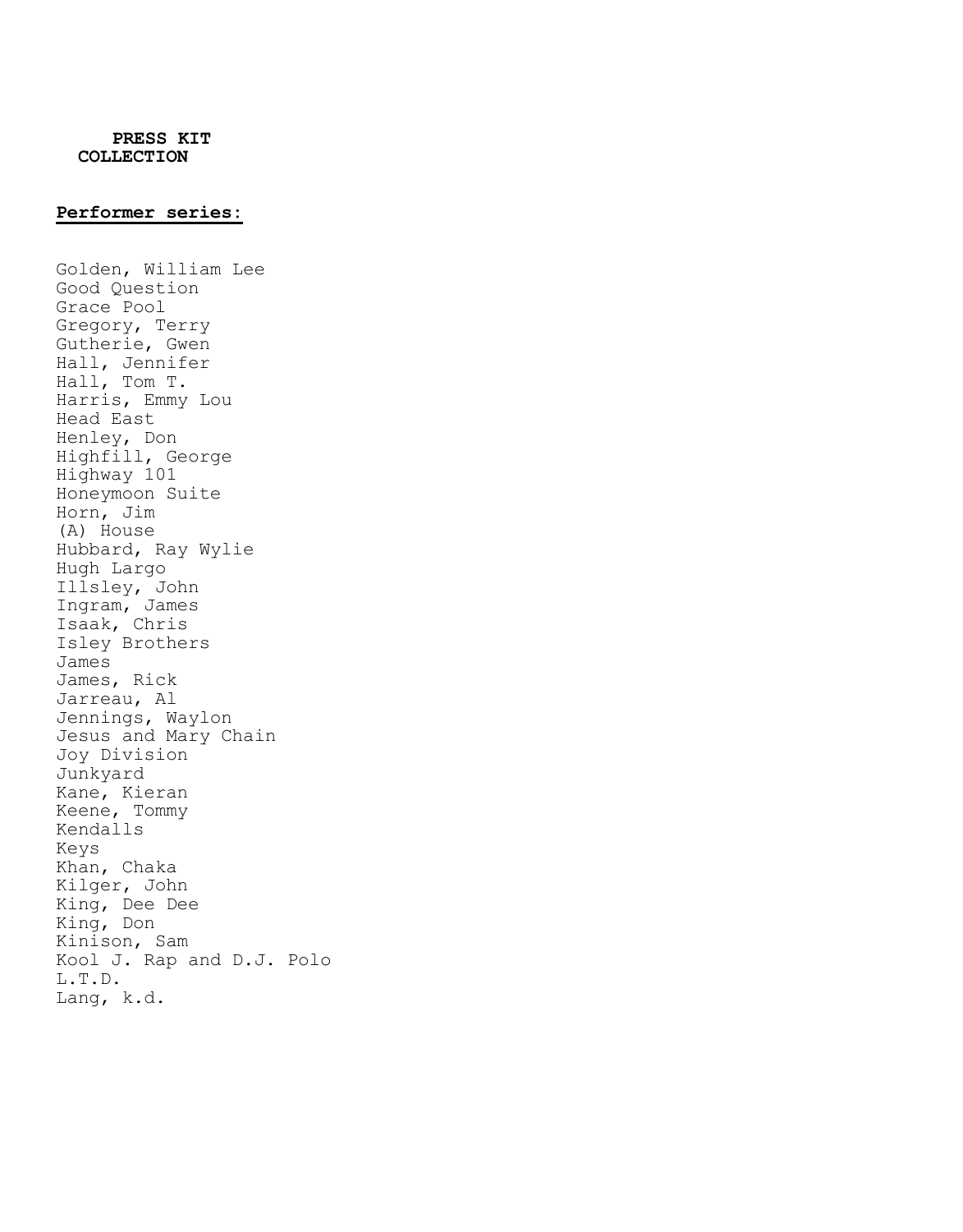### **Performer series:**

Lindsey, George Little Feat Lofgren, Nils Los Lobos M. C. Shan Madonna Magione, Chuck Mandrell, Barbara Marienthal, Eric Martini Ranc Masters of Reality Matrix Maze McCarters McClain, Charley McDowell, Ronnie McKee, Maria Mighty Lemon Drops Miller, Dennis Miller, Jody Milsap, Ronnie Ministry Mitchell, Joni Morris, Gary Murphy, Michael Martin Neff, Pete Nelson, Willie New Choice New Order Newman, Jimmy C. and Cajun Country Nielsen, Shaun Nightstreets Nitty Gritty Dirt Band Nitzer Ebb O'Connor, Mark Oak Ridge Boys Ofrahaza Ohlson, Curtis Orion Pablo Cruise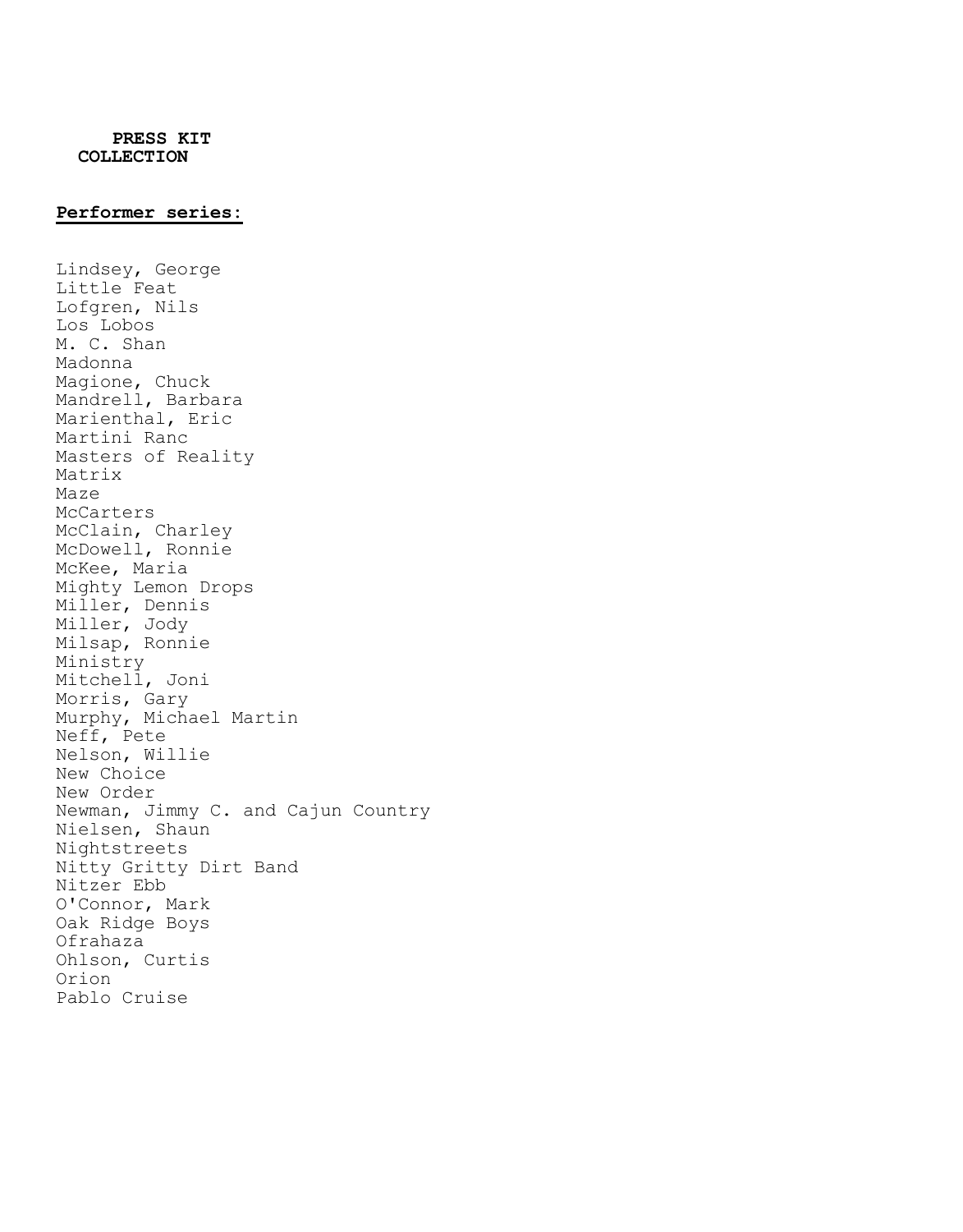#### **Performer series:**

Page, Jimmy Paris, Twilla Parks, Van Dyke Parliament Parton, Dolly Pat Metheny Group Phillips, Shaun Piggys Platters PM Powermad Price, Ray Prince Private Life Reed, Jerry Reed, Lou Reggae Philarmonic Orchestra REM Replacements Rich, Charlie Ridgeway, Stan Rodriguez, Johnny Rogers, Kenny Royalo Crescent Mob Royalty Rundgren, Todd Sample, Joe Scritti Politti Semi-Twang Sheppard, T.G. Sioussie and the Banshees Skaggs, Ricky Slayer Smith, Bobby Soup Dragons Southern Pacific Stample Statler Brothers Stegall, Keith Stevens, Jeff and the Bullets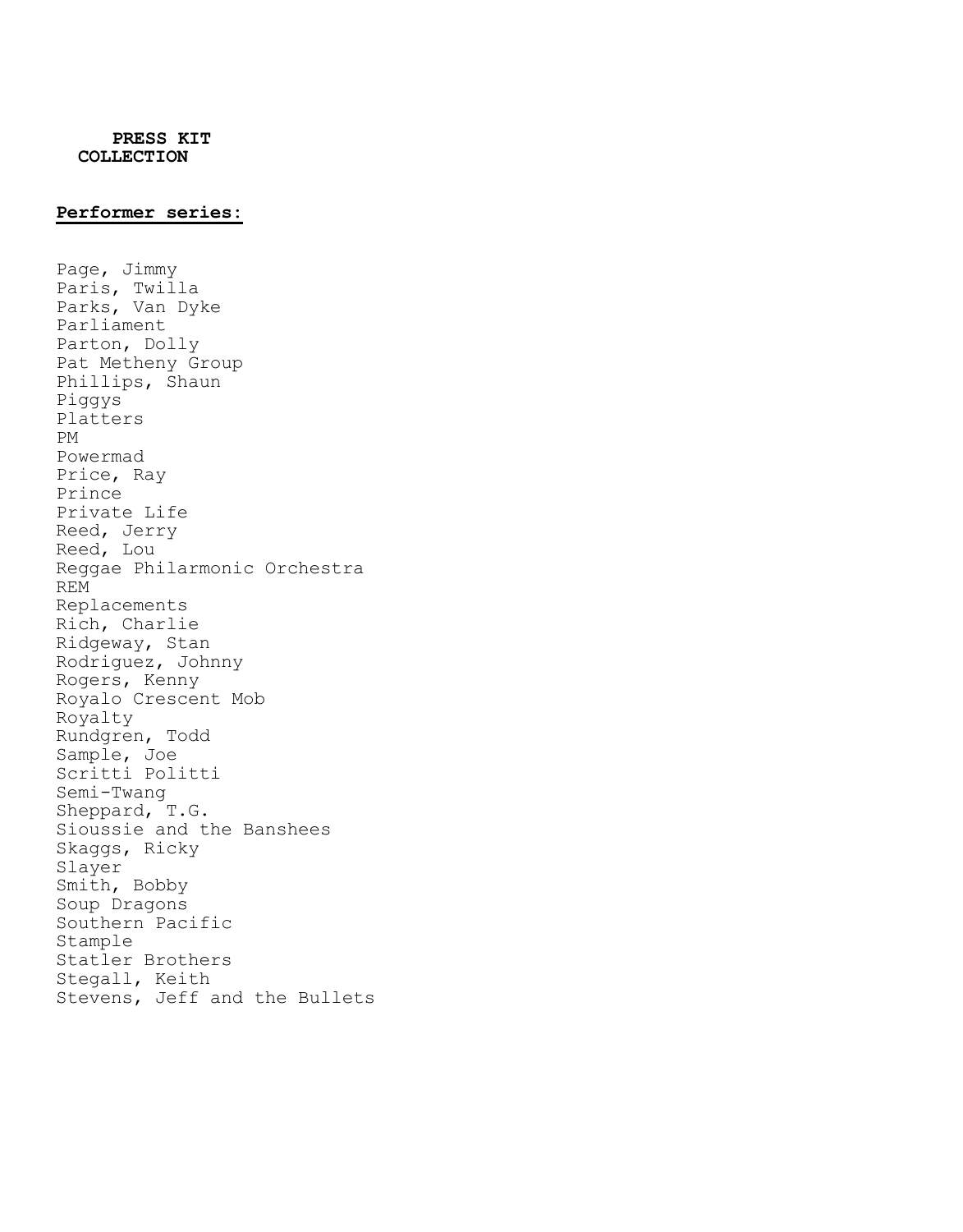### **Performer series:**

Stewart, Rod Stoneman, Roni Strait, George Styx Summer, Donna Sun and the Moon Sunshine Express Sure, Al B. Talking Heads Tennessee Express Tesla Thompson, Hank Throwing Muses Tikaram, Tanita Tillis, Mel Toll Tom Tom Club Traveling Wilburys Travis, Randy Trio Troccoli, Kathy Tubeg Tumatoe, Duke U.K. Squeeze Van Dyke, Leroy Van Halen Van Sickle, Kurt Vierra, Christina Wakeman, Rick Wang Chung Ward, Jacky Weller, Freddy White Animals White, Karen Whitewater Williams, Don Williams, Hank Jr. Wiseman, Mac Wolfsbane Wright Brothers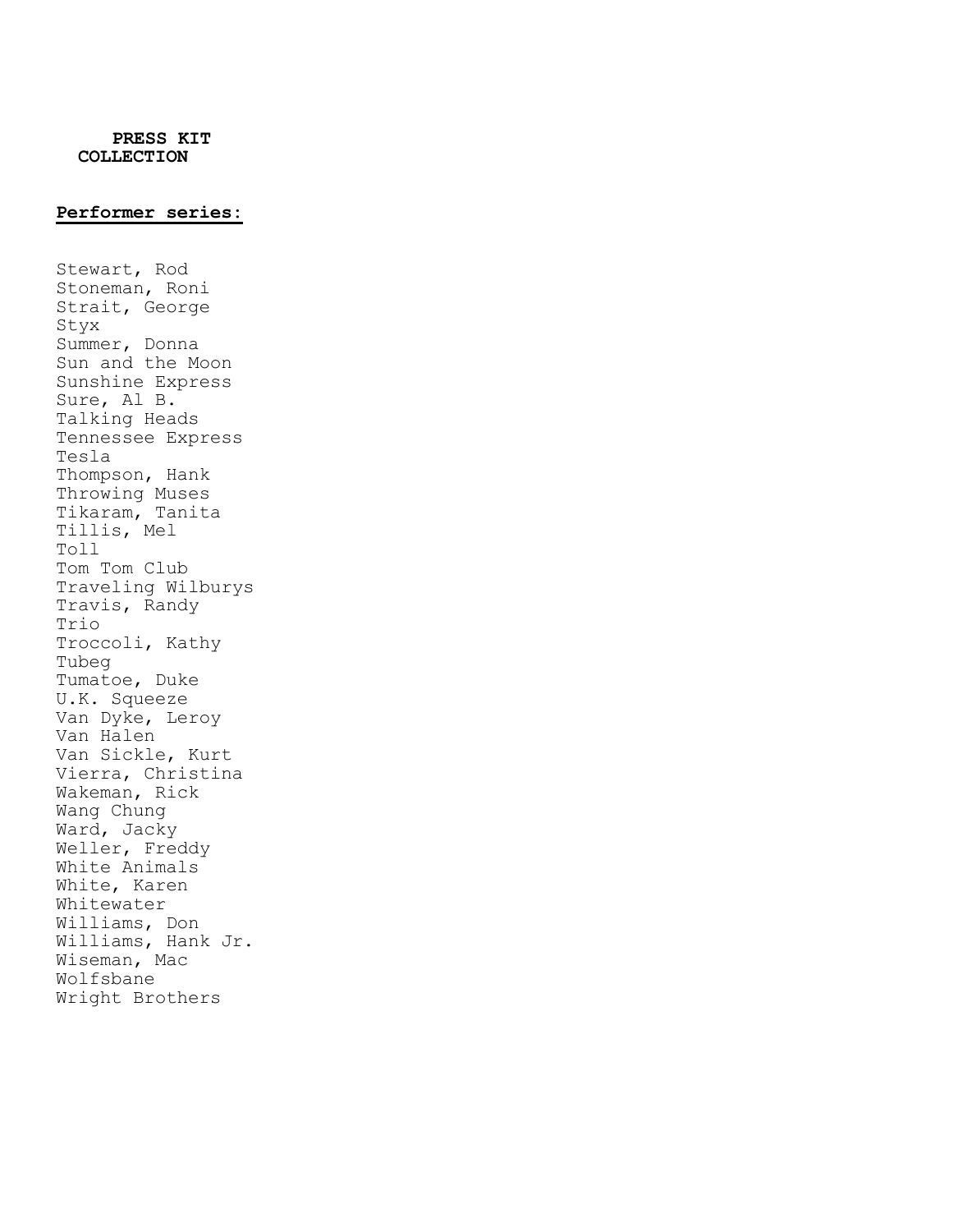# **Performer series:**

Wynette, Tammy XTC Yoakam, Dwight Young, Neil Zvuki Mu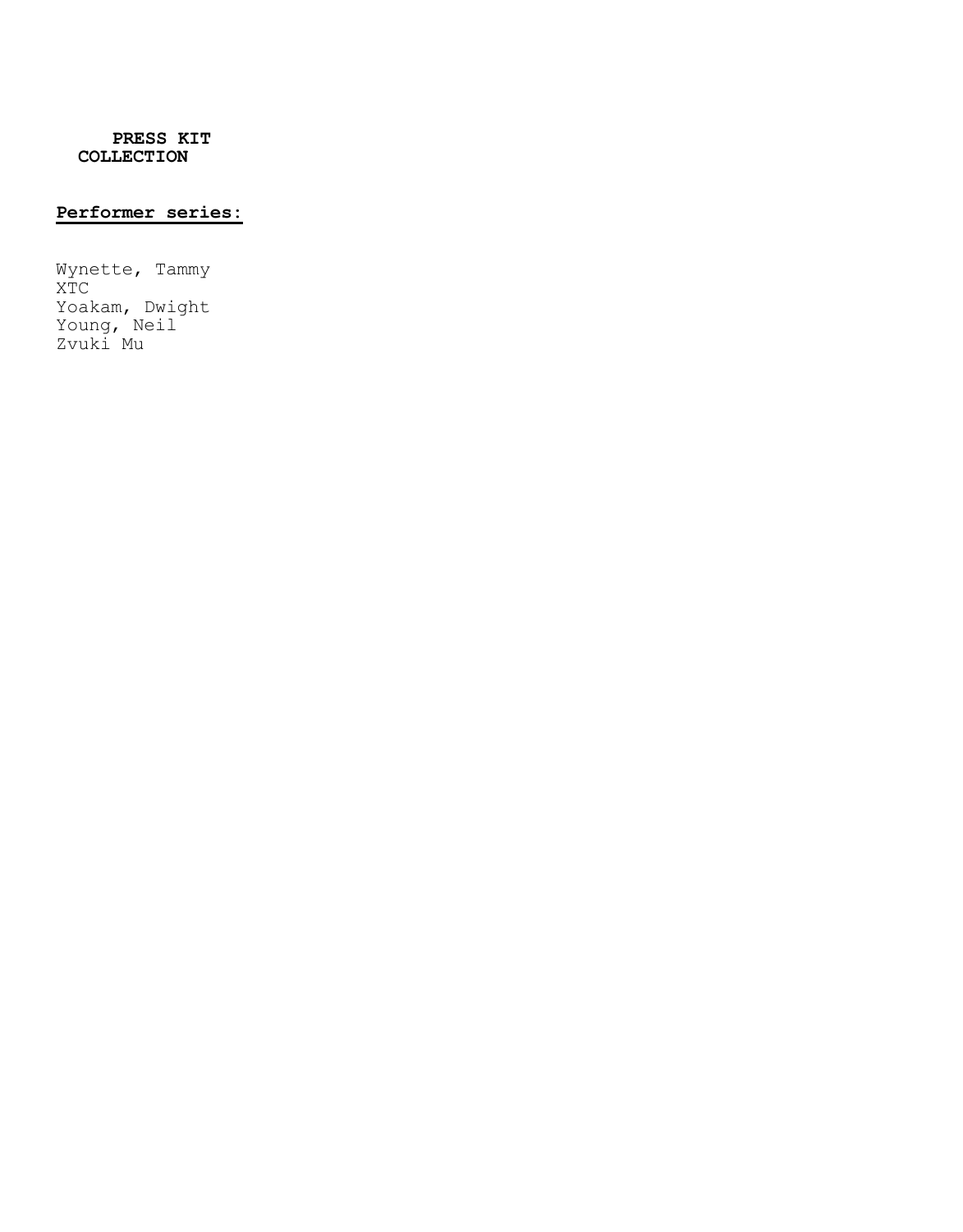## **Label/agency/tour series:**

Epic Records "Give 'Em A Hand" concert McWing Management Muscle Shoals Music Association Opryland Talent Agency RCA Records Roy Thompson Hall United Talent Inc. (Loretta Lynn and Conway Twitty) Warner Brothers Records Warner Brothers Records: Bands